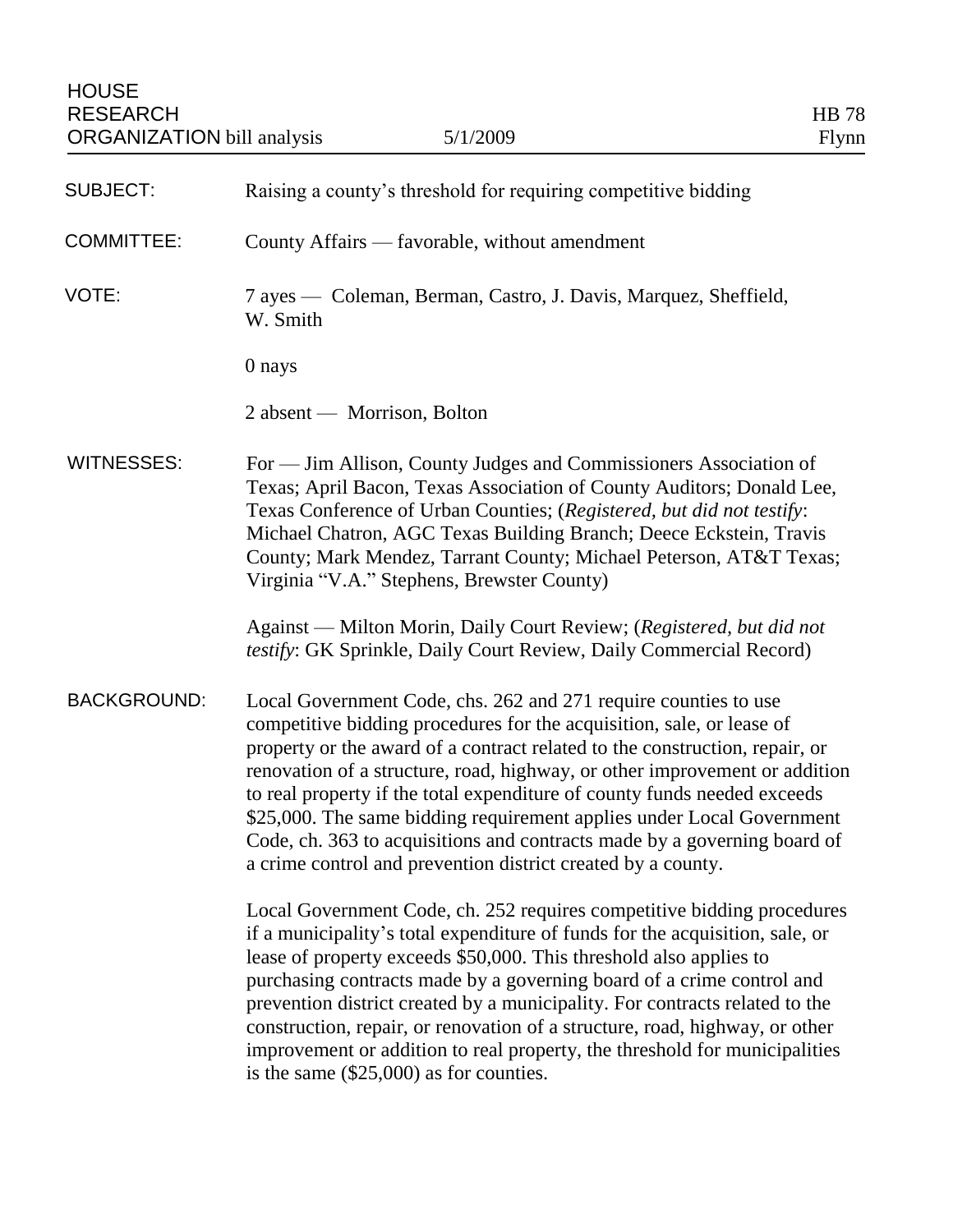## HB 78 House Research Organization page 2

|                           | Under competitive bidding procedures, a county must publish a notice of a<br>proposed acquisition or contract in a newspaper of general circulation in<br>the county at least once a week beginning no later than the 14th day before<br>the date of the bid opening, as required by Local Government Code, sec.<br>262.025. If a county does not have a newspaper of general circulation,<br>then the notice must be published in a prominent place in the county<br>courthouse for 14 days before the bid opening. Local Government Code,<br>sec. 262.067(a) requires a county to award a competitive bidding contract<br>to the bidder who submits "the lowest and best bid."                                                           |
|---------------------------|--------------------------------------------------------------------------------------------------------------------------------------------------------------------------------------------------------------------------------------------------------------------------------------------------------------------------------------------------------------------------------------------------------------------------------------------------------------------------------------------------------------------------------------------------------------------------------------------------------------------------------------------------------------------------------------------------------------------------------------------|
| DIGEST:                   | HB 78 would increase from \$25,000 to \$50,000 the amount that a county<br>could expend for the acquisition, sale, or lease of property or for the award<br>of a contract related to the construction, repair, or renovation of a<br>structure, road, highway, or other improvement or addition to real property<br>before being required to use competitive bidding procedures.                                                                                                                                                                                                                                                                                                                                                           |
|                           | The bill also would increase from \$25,000 to \$50,000 the amount that a<br>crime control and prevention district created by a county could expend on<br>a purchasing contract before having to use competitive procedures.                                                                                                                                                                                                                                                                                                                                                                                                                                                                                                                |
|                           | The bill would apply only to a contract awarded on or after the bill's<br>September 1, 2009 effective date.                                                                                                                                                                                                                                                                                                                                                                                                                                                                                                                                                                                                                                |
| <b>SUPPORTERS</b><br>SAY: | HB 78 would make county procurement and contracting procedures more<br>efficient and less costly by giving to counties the same flexibility as<br>municipalities to make acquisitions and contracts between \$25,000 and<br>\$50,000. Due to inflation and administrative expenses, the current<br>expenditure limit of \$25,000 has made competitive bidding for low and<br>mid-dollar purchases burdensome and impractical. Counties now have no<br>choice but to spend taxpayer dollars on costly notice publications and<br>implementation procedures for routine purchases. HB 78 simply would<br>restore a county's purchasing power roughly to where it stood in 1999,<br>when the Legislature last modified the bidding threshold. |
|                           | Until 2007, the competitive bidding expenditure threshold had been the<br>same (\$25,000) for municipalities and counties. The 80th Legislature<br>increased the threshold for municipalities to \$50,000 but did not change<br>the threshold for counties. The disparity between competitive bidding<br>thresholds for counties and municipalities has confused vendors and<br>placed counties at a competitive disadvantage. The bill also would align                                                                                                                                                                                                                                                                                   |

the competitive bidding threshold for crime control and prevention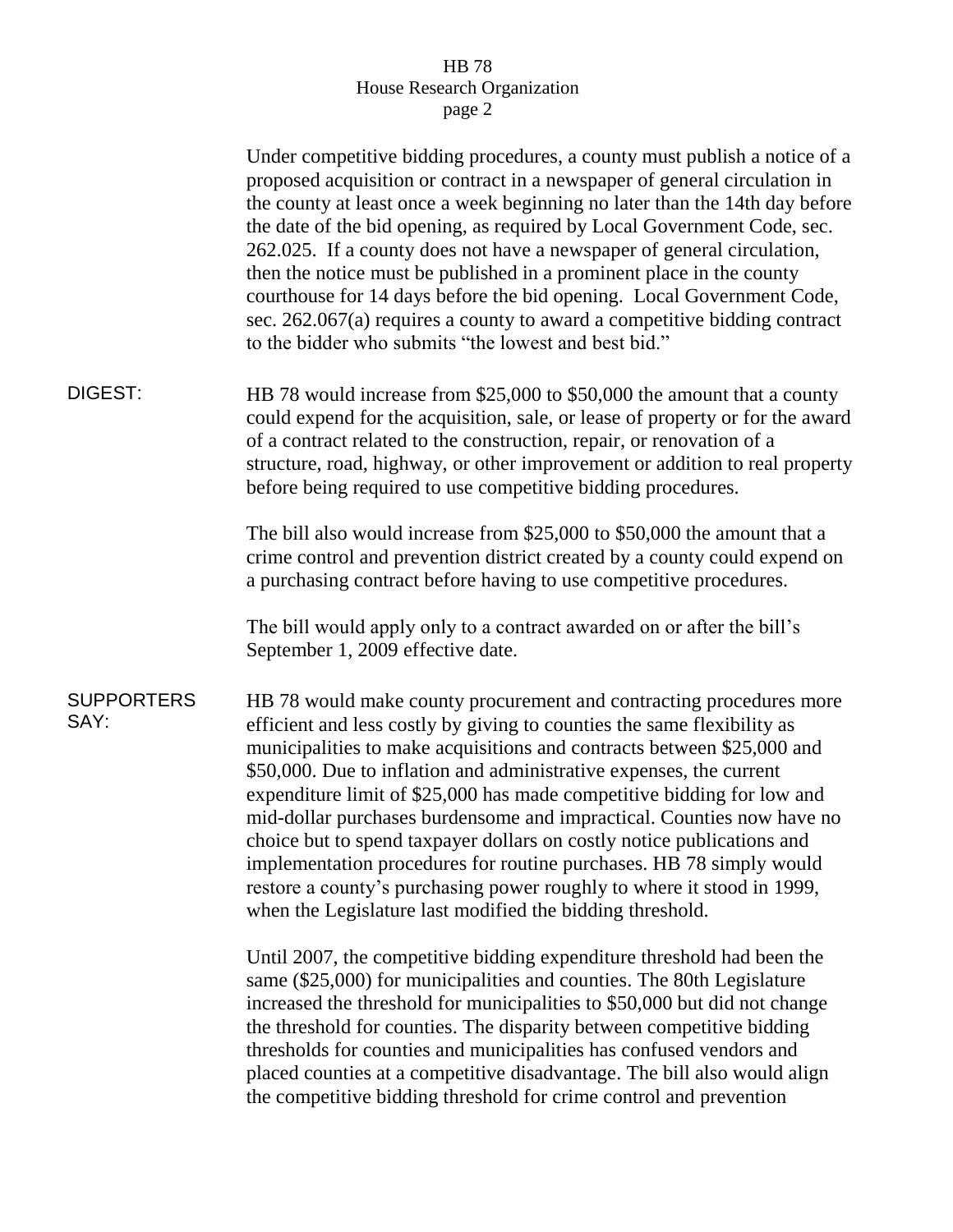## HB 78 House Research Organization page 3

districts created by counties with those created by cities — there is no justification for these types of districts to have different thresholds based solely on how they were created.

Increasingly, counties encounter situations in which a competitive bidding process results in no bids. This forces counties to choose between foregoing a purchase and beginning the competitive bidding process over again. Both options are inefficient and waste taxpayer funds.

HB 78 would not decrease a county's ability to attract low-cost, highquality purchase and contract bids. The argument that competitive bidding always produces superior bids does not hold up to practical experience, which demonstrates that the competitive bidding process is ill-suited for some low and mid-dollar purchases. County purchasing agents have had great success in using negotiation and solicitation to attract bids lower than those acquired through competitive bidding. The advantages of competitive bidding are seen mostly in high-cost purchases. In addition, the bill still would allow counties to use competitive bidding procedures for purchases of \$50,000 or less if a county decided to do so.

Concerns that HB 78 would reduce public transparency of county expenditures are unfounded. The lack of a newspaper notice does not mean lack of all notice. The law requires that all county purchases and contracts, whether subject to competitive bidding or not, be recorded and made available to the public. County websites often display this information, and the public always may request to view county records.

**OPPONENTS** SAY:

By raising the threshold for competitive bidding, HB 78 would reduce a county's ability to attract low bids and increase purchasing and contracting costs that ultimately would affect county taxpayers. Competitive bidding produces low-cost, high quality bids, benefitting taxpayers. It also helps prevent corruption and "capture" of county officials by contractors who do repeat business with counties and sometimes exploit close relationships with officials.

This bill would make county purchasing and contracting practices less transparent. Publishing competitive bidding notices in daily newspapers gives the public a convenient means of tracking county government bidding and spending practices. Eliminating this requirement for county expenditures of between \$25,000 and \$50,000 would make it more